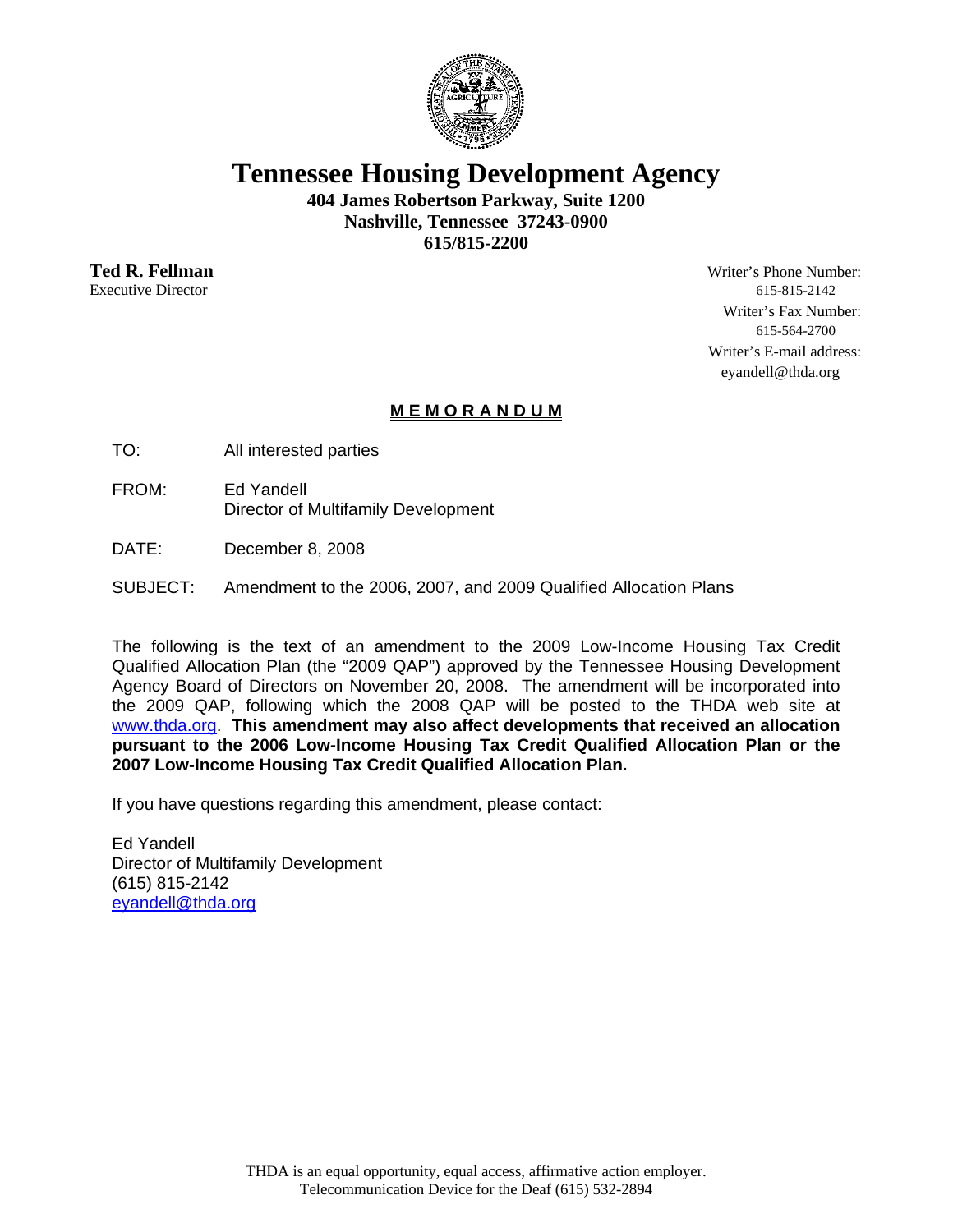# **Part XVIII: Exchange of 2006 and 2007 Tax Credit**

### **A. Applicability**

Notwithstanding the requirements of this or any other QAP, applicants who accepted allocations of 2006 or 2007 Tax Credits through the competitive process and who demonstrate, to THDA's satisfaction, the ability to fully complete their developments by the deadlines specified in this Part XVIII, as determined in THDA's sole discretion, may be permitted to request an exchange of previously allocated 2006 or 2007 Tax Credits for 2009 Tax Credits (the "2009 Exchange Tax Credits"). An exchange may be permitted in THDA's sole discretion, subject to, without limitation, the requirements of the 2009 QAP and this Part XVIII. This Part XVIII shall be deemed to amend the 2006 QAP and the 2007 QAP to the extent necessary to effectuate exchanges in accordance with this Part XVIII.

#### **B. Eligibility**

- 1. The applicant must have a valid 2006 or 2007 Carryover Allocation Agreement for the development for which 2009 Exchange Tax Credits are sought (the "Exchange Development"); and
- 2. The applicant must **not** have submitted a placed in service application for the Exchange Development to THDA during the period beginning Thursday, November 20, 2008 and concluding December 31, 2008; and
- 3. The applicant must **not** have previously exchanged Tax Credits for the Exchange Development; and
- 4. The ownership entity must **not** have begun to claim Tax Credits for the Exchange Development; and
- 5. No changes to the Exchange Development shall have occurred, except as may have been approved by THDA; and
- 6. All applicants who wish to exchange 2006 or 2007 Tax Credits for 2009 Exchange Tax Credits must so notify THDA **no later than 4:00 PM CST on Monday, December 15, 2008**; and
- 7. Applicants with a valid 2006 Carryover Allocation Agreement must, in addition to all other requirements of this Part XVIII-B, meet the requirements of Part XVIII-C; and
- 8. Applicants with a valid 2007 Carryover Allocation Agreement must, in addition to all other requirements of this Part XVIII-B, meet the requirements of Part XVIII-D; and
- 9. All Exchange Developments must meet all requirements of this Part XVIII. Any failure to meet any applicable deadline, as determined by THDA in its sole discretion, including without limitation, the deadline for completion of construction, shall, immediately and without further action by THDA, invalidate any award of 2009 Exchange Tax Credits or additional 2009 ExchangeTax Credits, effective as of the applicable deadline.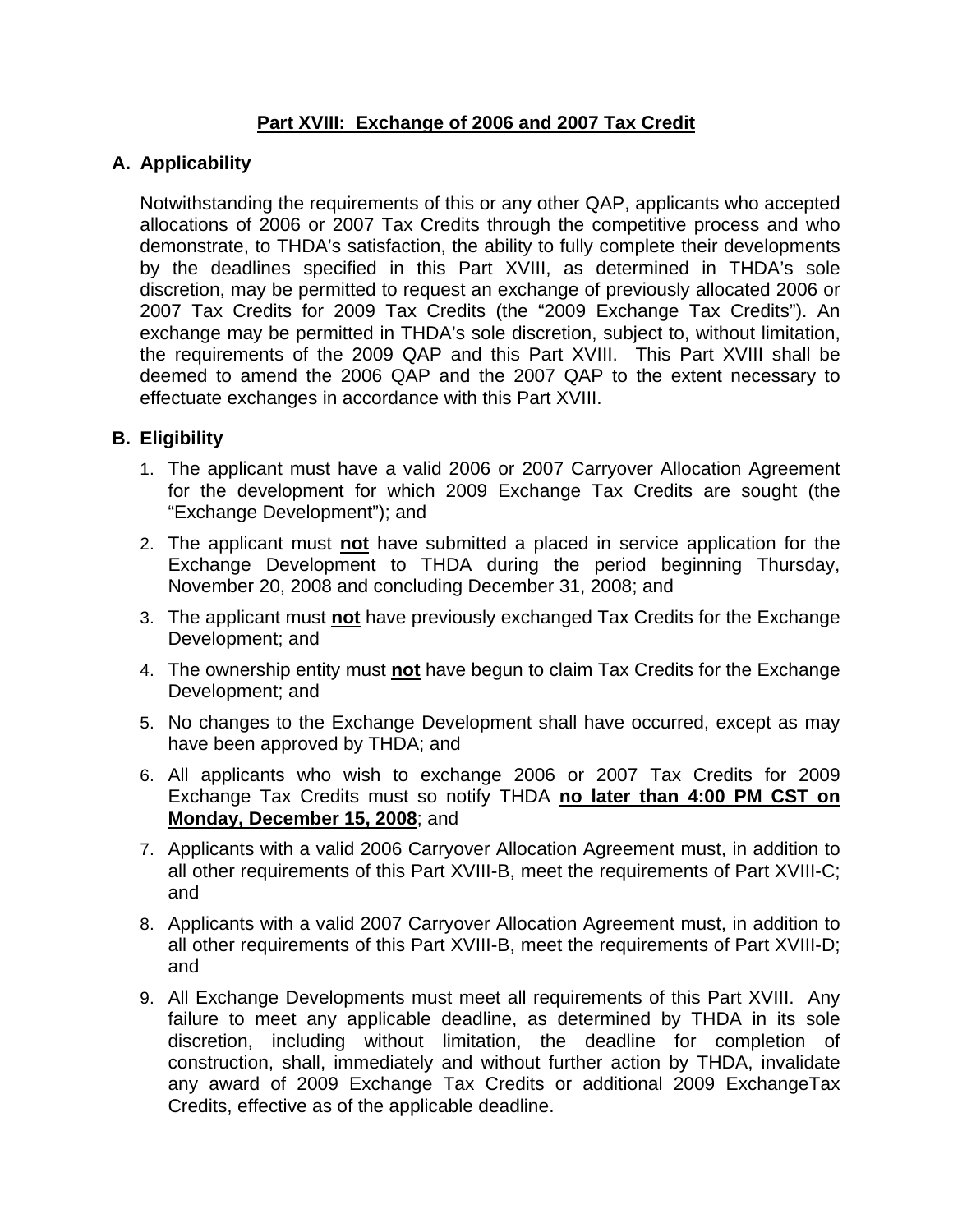# **C. Developments with 2006 Carryover Allocation Agreements**

- 1. Any applicant that meets the requirements of Part XVIII-B and who notifies THDA **no later than 4:00 PM CST on Monday, December 15, 2008** of their intent to seek 2009 Exchange Tax Credits and who provides all documentation as deemed necessary by THDA, in THDA's sole discretion, to demonstrate their ability to complete the Exchange Development by the deadline in Part XVIII-F-1 below, may receive 2009 Exchange Tax Credits.
- 2. The documentation required in Part XVIII-C-1 above shall include, but not be limited to, the following:
	- a. A fully completed and executed **Declaration of Intent to Exchange or Return Tax Credits** (form furnished by THDA); and
	- b. A fully executed construction contract or contracts covering all low-income units in the development with a specified completion date prior to June 30, 2009.
	- c. Valid (e.g. not expired) building permits for all buildings in the Exchange Development.
- 3. THDA will provide documentation **no later than Wednesday, December 31, 2008** indicating whether an applicant with a 2006 Carryover Allocation Agreement will receive 2009 Exchange Tax Credits for the Exchange Development. *The tax credit amount specified in this documentation will not exceed that reflected in the 2006 Carryover Allocation Agreement. 2009 Exchange Tax Credits in excess of the amount of 2006 Tax Credit reflected in the 2006 Carryover Allocation Agreement may be requested in the Exchange Application.*
- 4. All other requirements of the 2009 QAP shall apply, with the exception of Part III, Part VII, and Part VIII.

# **D. Developments with 2007 Carryover Allocation Agreements**

- 1. Any applicant who meets the requirements of Part XVIII-B and who notifies THDA **no later than 4:00 PM CST on Monday, December 15, 2008** of their intent to seek 2009 Exchange Tax Credits may receive 2009 Exchange Tax Credits.
- 2. The notification required in Part XVIII-D-1 above shall include, but not be limited to, the following:
	- a. A fully completed and executed **Declaration of Intent to Exchange or Return Tax Credits** (form furnished by THDA).

#### **E. Applications for Additional 2009 Tax Credits**

1. An Exchange Application, Attachments, and all other required documentation must be submitted **no later than 4:00 PM CST on Wednesday, February 18, 2009**, for the total amount of 2009 Exchange Tax Credit requested. The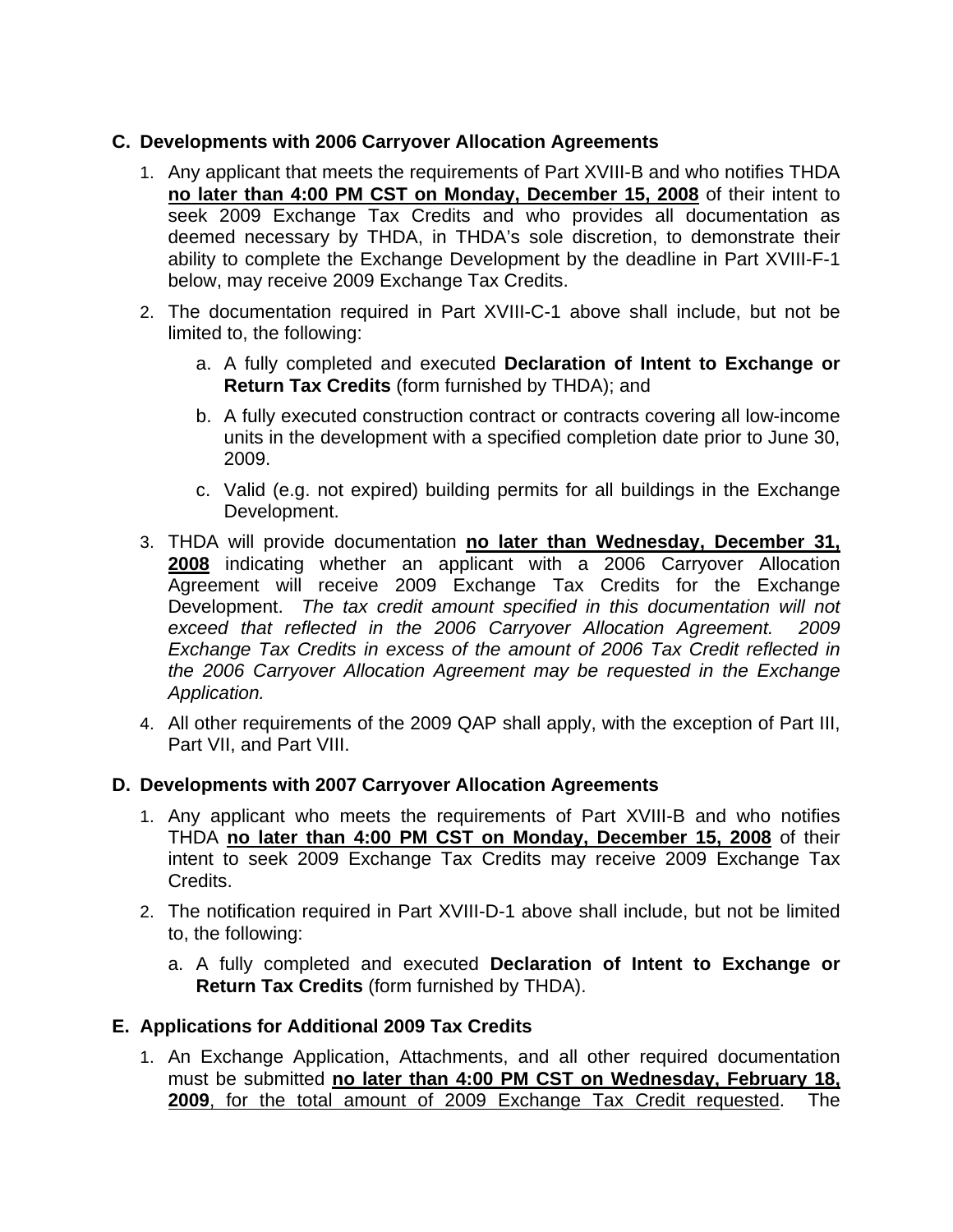Exchange Application and Attachments will be available from THDA's web site after January 1, 2009.

- 2. No Exchange Development that previously had a valid 2006 Carryover Allocation Agreement will receive an amount of 2009 Tax Credits that exceeds the amount stated in the 2006 Carryover Allocation Agreement, unless and until an Exchange Application is submitted in accordance with this Part XVIII-E, evaluated by THDA in THDA's sole discretion and an amount of additional 2009 Tax Credits is deemed appropriate by THDA in its sole discretion.
- 3. No Exchange Development that previously had a valid 2007 Carryover Allocation Agreement will receive an amount of 2009 Tax Credits that exceeds the amount stated in the 2007 Carryover Allocation Agreement, unless and until an Exchange Application is submitted in accordance with this Part XVIII-E, evaluated by THDA in THDA's sole discretion and an amount of additional 2009 Tax Credits is deemed appropriate by THDA in its sole discretion.
- 4. Alteration of the number of total units in the Exchange Development may be permitted in THDA's sole discretion and the amount of 2009 Exchange Tax Credit made available may be retained so long as the Final Application supports such amount. **The per low-income unit caps and the per development caps in this 2009 QAP will apply.**
- 5. All other requirements of the 2009 QAP shall apply, with the exception of Part III, Part VII, and Part VIII.

# **F. Deadlines for Completion of Construction**

- 1. An Exchange Development that originally had a valid 2006 Carryover Allocation Agreement and meets all other requirements of this Part XVIII, must have one hundred percent (100%) of the units in the Exchange Development ready for lease-up **no later than June 30, 2009**. Certificates of occupancy for one hundred percent (100%) of the units in the Exchange Development shall be delivered to THDA **no later than 4:00 CDT on July 15, 2009**, together with a Final Application as specified in Part XI of this QAP.
- 2. An Exchange Development that originally had a valid 2007 Carryover Allocation Agreement and meets all other requirements of this Part XVIII, must have one hundred percent (100%) of the units in the Exchange Development ready for lease-up **no later than December 31, 2010**. Certificates of occupancy for one hundred percent (100%) of the units in the Exchange Development shall be delivered to THDA **no later than 4:00 CDT on January 15, 2011**, together with a Final Application as specified in Part XI of this QAP.

# 3. **Extensions to these deadlines will not be permitted**.

# **G. Placed in Service Applications/IRS Forms 8609**

1. Final Applications for Exchange Developments may be submitted to THDA